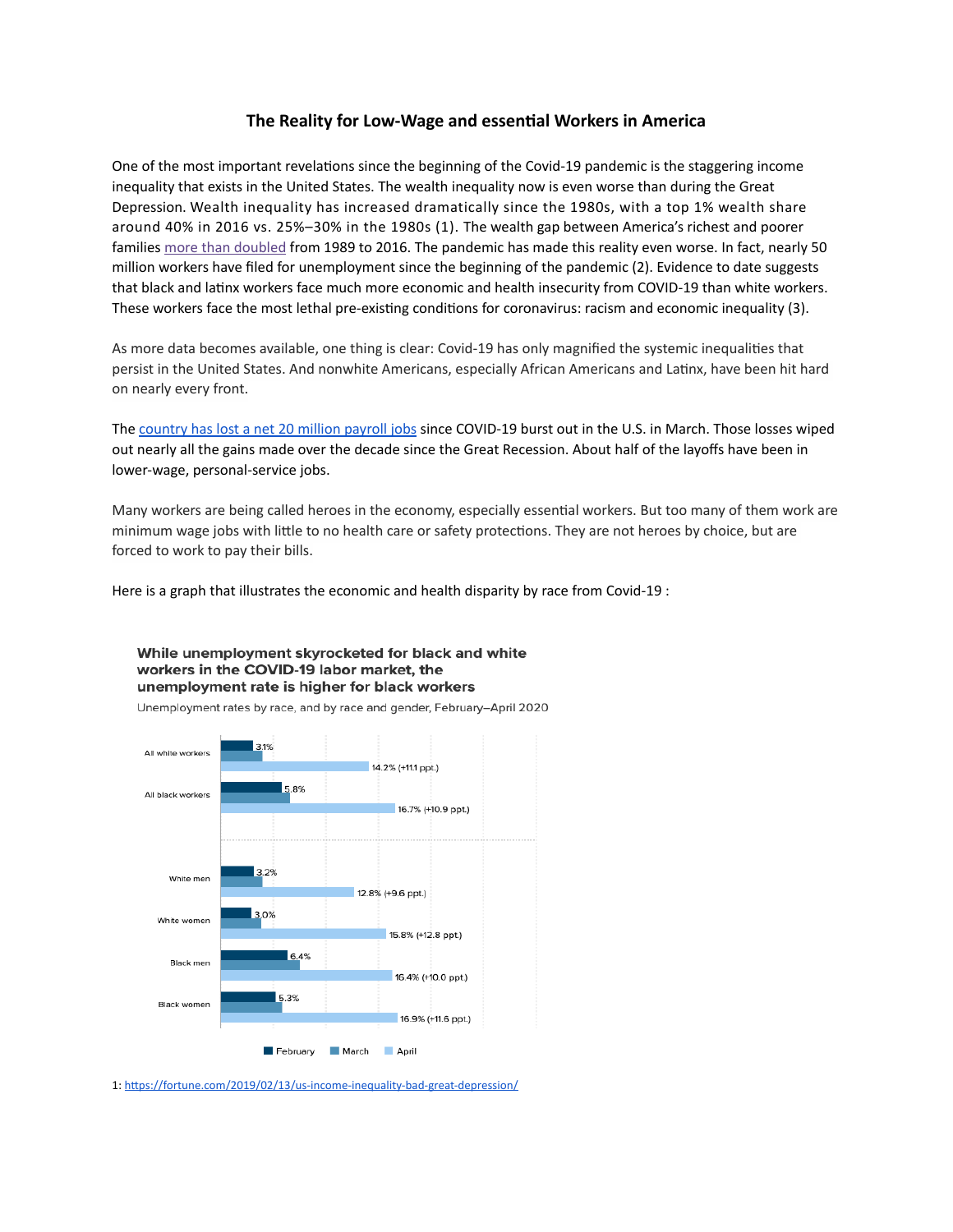2:https://www.forbes.com/sites/jackkelly/2020/07/09/nearly-50-million-americans-have-filed-for-unemployment-heres-whats-really[happening/#376c284a27d3](https://www.forbes.com/sites/jackkelly/2020/07/09/nearly-50-million-americans-have-filed-for-unemployment-heres-whats-really-happening/#376c284a27d3) 

3: Black workers face two of the most lethal preexisting conditions for coronavirus—racism and economic inequality

## **Prayer of Blessing the Work of Our Hands**

Blessed be the works of your hands, O Holy One.

Blessed be these hands that have touched life.

Blessed be these hands that have nurtured creativity.

Blessed be these hands that have held pain.

Blessed be these hands that have embraced with passion.

Blessed be these hands that have tended gardens.

Blessed be these hands that have closed in anger.

Blessed be these hands that have planted new seeds.

Blessed be these hands that have harvested ripe fields.

Blessed be these hands that have cleaned, washed, mopped, scrubbed.

Blessed be these hands that have become knotty with age.

Blessed be these hands that are wrinkled and scarred from doing justice.

Blessed be these hands that have reached out and been received.

Blessed be these hands that hold the promise of the future.

Blessed be the works of your hands, O Holy One. Amen.

## **A Prayer for All Workers**

Loving, Working God, on this Labor Sabbath we ask your special blessing on all people who labor, either for pay or as volunteers, in jobs or at school, in the workplace or at home, in the U.S. and around the world.

We especially pray for your blessings on workers who do not have jobs and for those whose inadequate pay does not allow them to live the full life you intend for each of us.

Creator God, help us to build a new world in the midst of the old. A world where all workers are valued. A world where those who clean houses are also able to buy houses to live in.

A world where those who grow food can also afford to eat their fill.

We pray for the coming of a world where all workers everywhere share in the abundance that you have given us.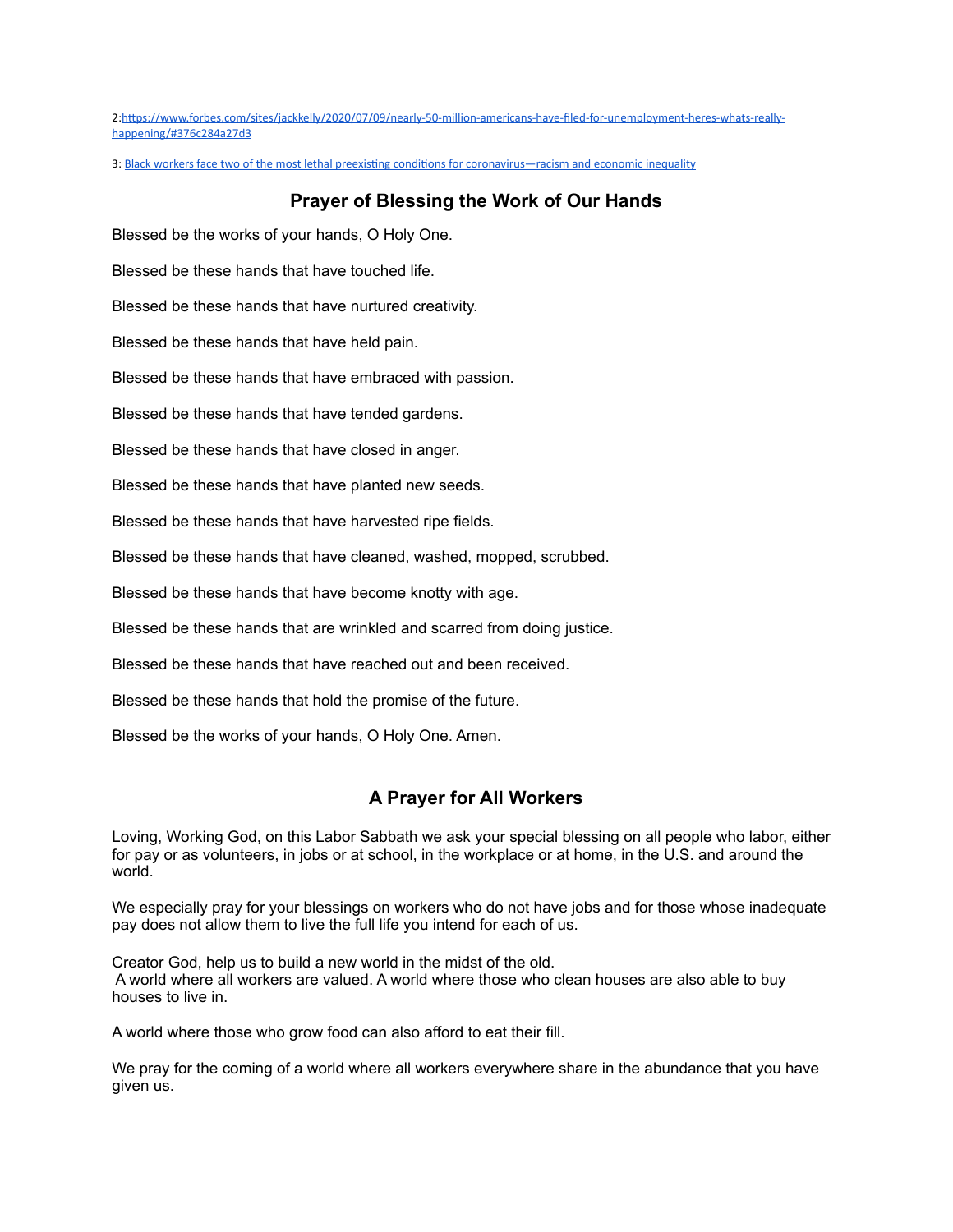We ask these things knowing that you give us the courage and strength to live out our faith in the workplace and the marketplace, as well as in the sanctuary.

Amen.

# **Responsive prayer**

For all those who work, that they will be treated with dignity and respect on the job. Let us pray,  *Holy One, hear our voice.*

For all those who work in unsafe or hostile environments, for those who have suffered an illness or injury as a result of dangerous working conditions. Let us pray,  *Holy One, hear our voice.*

For those who are forced to work two or three jobs in order to feed and shelter their families, for those who must sacrifice greatly to pay for gasoline to get to work. Let us pray,  *Holy One, hear our voice.*

For all those who are not provided workplace health care coverage, for those lacking paid sick leave, for those not able to retire at a proper age due to inadequate pensions. Let us pray,  *Holy One, hear our voice.*

For those who must leave their homeland to prevent their families from starving, for those who experience exploitation, stolen wages, and hostility. Let us pray,

 *Holy One, hear our voice.*

For all of us who benefit from the labor of strangers, may we be mindful of each other as being created in God's image and may we join God's desire that all share the wealth created by everyday people like us. Let us pray,

 *Holy One, hear our voice.*

# **PRAYERS OF INTERCESSION:**

We pray for all who labor. May You, O Magnificent God, fill us with the spirit of creative imagination and a ready willingness to help the world around us through the work of our minds and hands. We remember all those who are unable to work because of disability or illness.

Bless them, O Lord, with a reminder of your abiding presence through their suffering and provide for them means of continued service to their neighbors and communities. We remember those who are willing to work but unable to find meaningful employment. Grant them persistence and hope, and encourage all efforts to bring jobs to struggling communities.

We remember all employers. May they realize the dignity of their employees and give them healthy, safe and sustainable wages.

We ask Your blessings on all workers. Lord, fill them with honesty that they may give a full day of work for a full pay and may they be dedicated to the work that they do. We honor and salute all who labor. Lord, help us to always remember that all types of labor are important and is dignified in Your eyes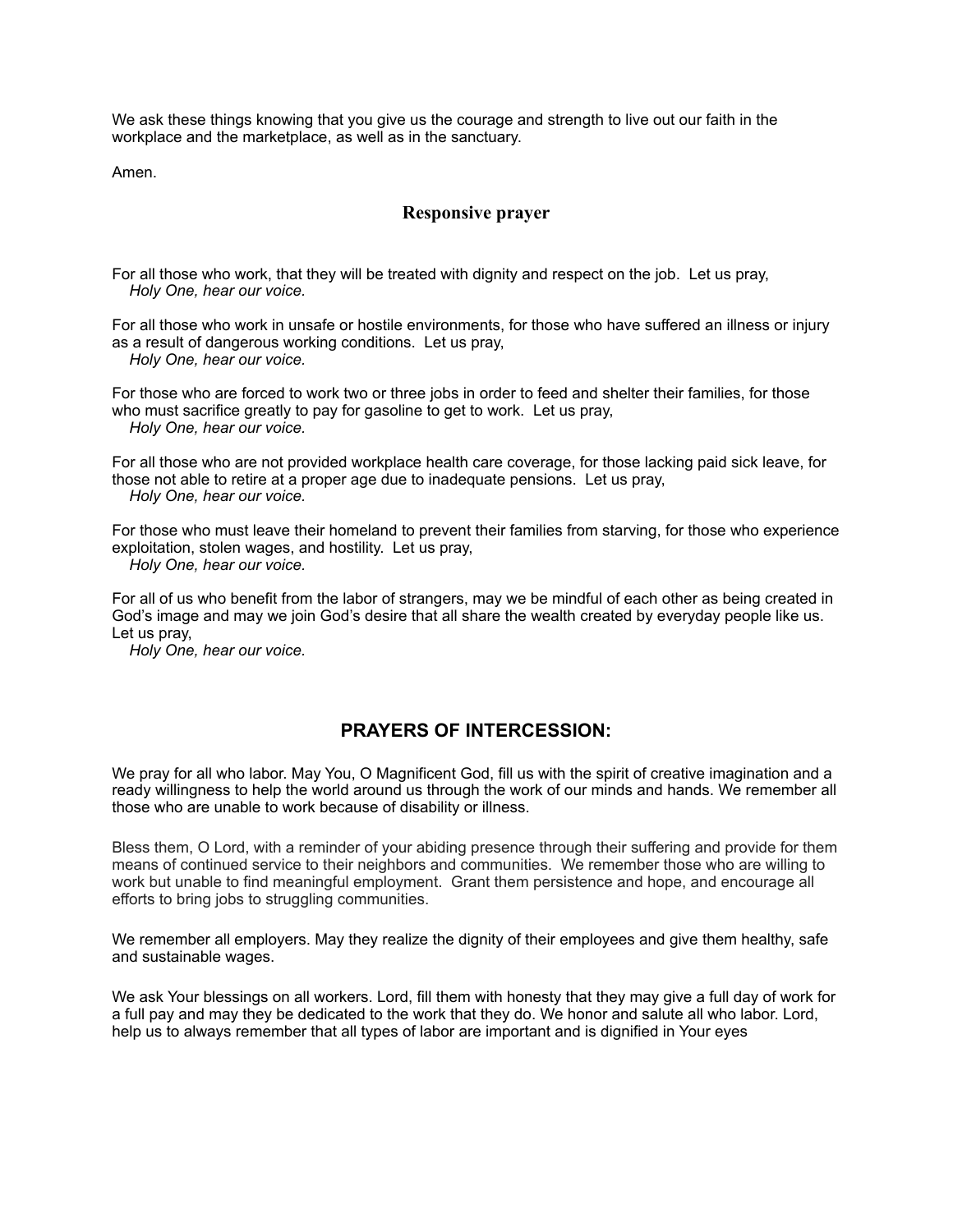# **PRAYER FOR THE SPIRIT OF WORK**

Glorious St. Joseph, model of all who pass their life in labor, obtain for us the grace to work in a spirit of penance to atone for our many sins; to work conscientiously, putting the call of duty above our own inclinations; to work with gratitude and joy, considering it an honor to use and develop by our labor the gifts we have received from God; to work with order, peace, moderation, and patience, without ever recoiling before weariness or difficulties. Help us to work, above all, with purity of intention and with detachment from self, having always before my eyes the hour of death and the accounting which I must render of time lost, talents wasted, good omitted, and vain complacency in success, which is so fatal to the work of God. All for Jesus, all after your example, O holy Joseph! This shall be our watchword in life and death. Amen.

# **Some Scripture References to Work:**

Genesis 2:1-3 God rests on the seventh day.

Genesis 2:15 God settles humanity in the Garden of Eden to cultivate and care for it.

Deuteronomy 5:13-15 The Sabbath is for everyone—all are allowed to rest from their work.

Deuteronomy 14:28-29 God blesses our work so that we may share its fruits with others.

Deuteronomy 24:14-15 Do not withhold wages from your workers, for their livelihood depends on them.

Sirach 34:20-22 To deprive an employee of wages is to commit murder.

Isaiah 58:3-7 To observe religious practices, but oppress your workers is false worship.

Jeremiah 22:13 Woe to him who treats his workers unjustly.

Matthew 20:1-16 All workers should be paid a just and living wage.

Mark 2:27 The Sabbath was made for people, not people for the Sabbath.

Luke 3:10-14 Practice integrity in your work.

Luke 12:13-21 One's worth is not determined by an abundance of possessions.

James 5:1-6 Those who become rich by abusing their workers have sinned against God.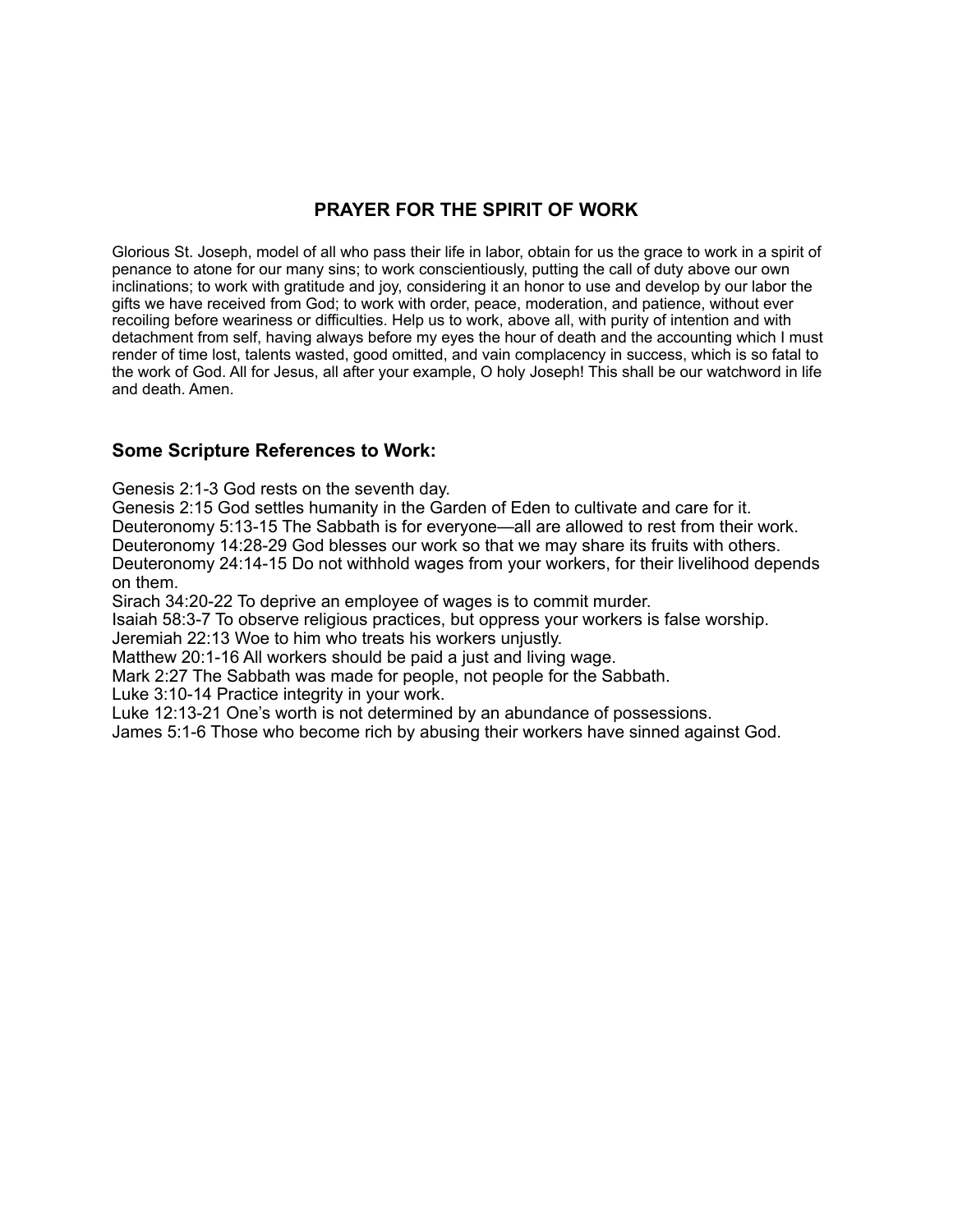God Almighty, maker of the universe,

You continue to work moment by moment to sustain your glorious creation and

You invite us to be co-creators with You.

#### **We give you thanks.**

For the work you give each of us to do,

And the enrichment we find

through working for your purposes,

and not for our own selfish desires,

#### **We give you thanks and praise.**

Bless those whose unseen and unrewarded labor eases our lives.

And those who work for the sake of people they will never see,

May we always be mindful of their hard work and sacrifice,

And be grateful for their diligence.

### **For their faithful service we give you thanks.**

For those whose labor is forced, without rest, or freedom or dignity;

And those who are prevented by their disabilities whether of body or mind,

or by their society because of color or creed from meaningful work.

#### **We ask your merciful blessing.**

For those who risk life and suffer hardship,

Especially in fire and flood and disaster,

To accomplish their work.

For those who seek labor

and who find none.

#### **We ask for your protection**.

For those whose work is demeaning, whose conditions are poor, whose pay is unfair, and for all who are coerced, endangered, enslaved, exploited or abused: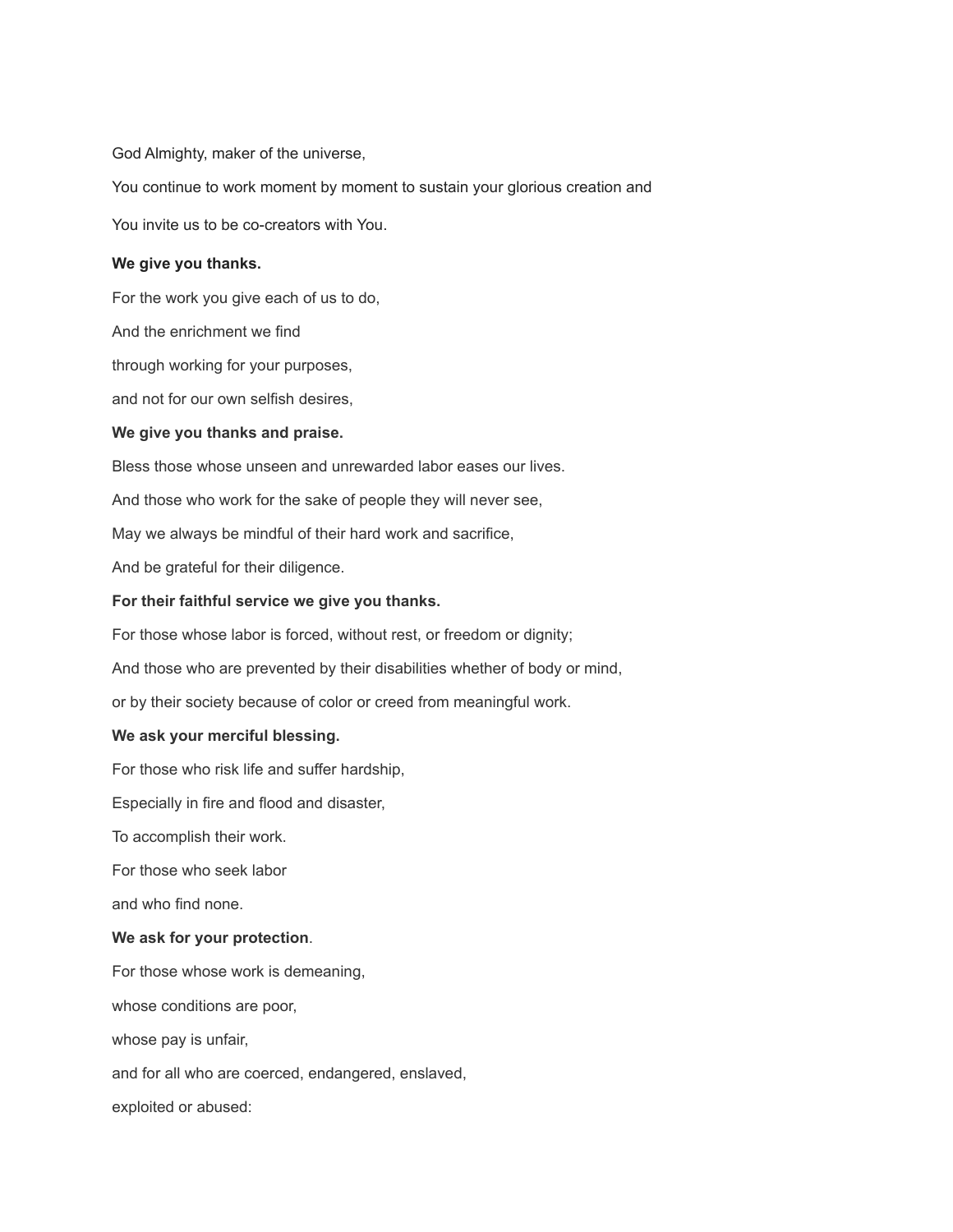#### **We pray for justice.**

We give thanks for all who labor,

and pray that all may know the blessing

of your Sabbath gift of rest.

**Holy One, you who labor for our life,**

**bless our work, that it may serve you**

**and the mending of the world.**

**Amen.**

Good and gracious God, We pray for all people who are migrating particularly those who are forced from their homes or separated from their families because of threats of violence and persecution. We ask that you protect and keep them safe. Although we come from different countries, and have our origins in different cultures, we were created by you, and are made in your image and therefore we all share an inalienable dignity that is deserving of respect. Lord we ask that you give us the strength to defend those who are marginalized, to give aid to those in need, to come to the defense of those who are poor or vulnerable, and to welcome those who are on the move into our homes and into our hearts. Through our Lord Jesus Christ, your Son, who lives and reigns with you in the unity of the Holy Spirit, one God, forever and ever. Amen

Dios bueno y clemente, Oramos por todas las personas queimmigran, especialmente, por aquellas que son forzadas a dejar sus hogares o amenazas de violencia y persecucion. Te pedimos que las protejas y las pongas a salvo. Aunque vengamos de distintos paises,

y nuestro origen se encuentre en diferentes culturas, todos hemos sido creados por ti y hemos sido hechos a tu imagen y semejanza,

por lo tanto, todos compartimos una dignidad inalienable que merece respecto. Senor, te rogamos que nos des las fuerzas para defender a los marginados para ayudar a los necesitados,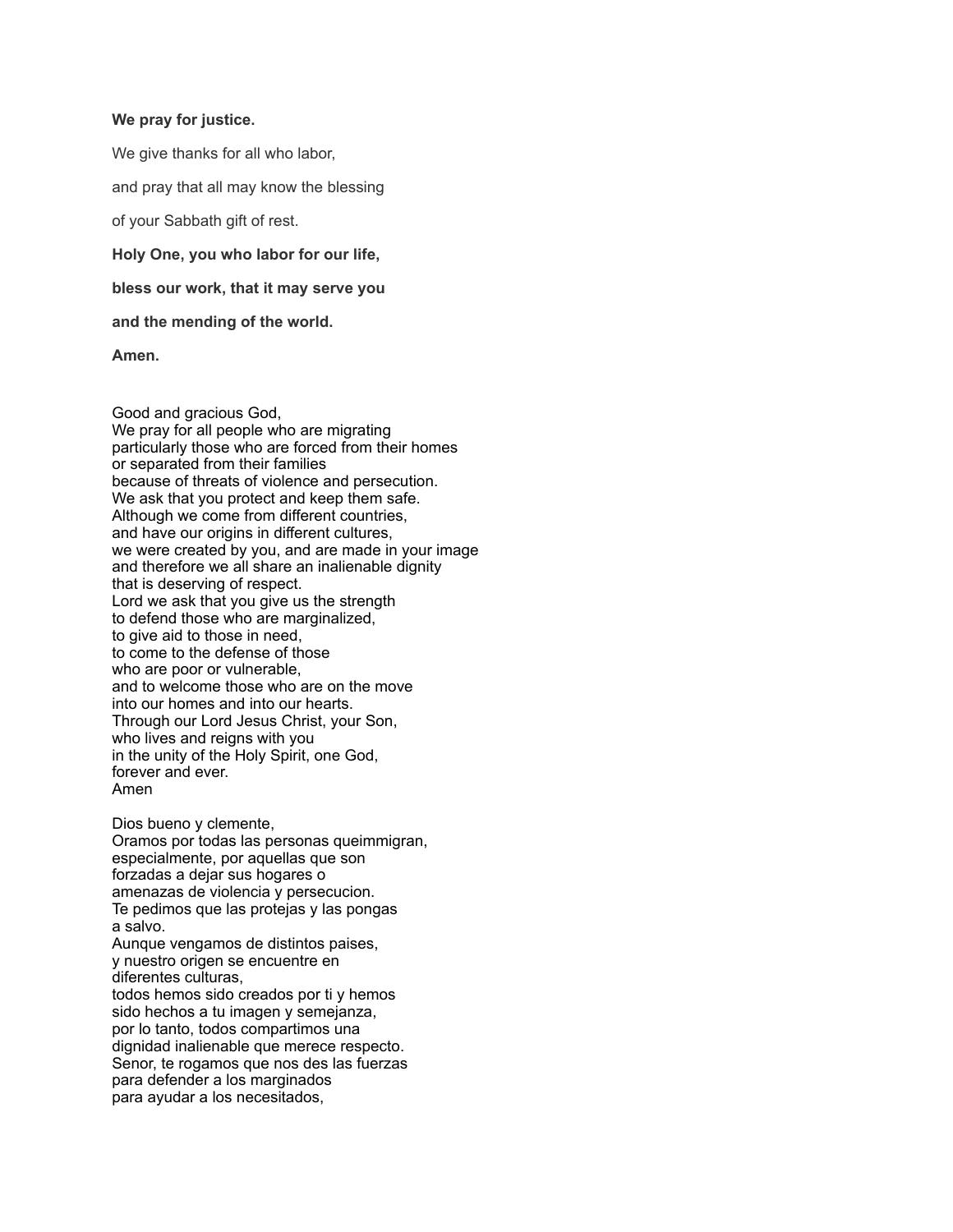para salir en defense de los mas pobres y vulnerables, y para acoger a aquellos que llegaran a nuestros hogares y a nuestro corazon. Por nuestro Senor Jesucristo, tu Hijo, que vive y reina contigo, en la unidad del Espiritu Santo, un Dios, por los siglos de los siglos. Amen

<https://socialjusticeresourcecenter.org/prayers/immigration/>

# *Roman Catholic:*

A Prayer For Uncertain Times

God of infinite mercy, hear our prayer!

In this time of bewilderment and fear, we ask you to give us the courage to take care of one another as Jesus did. For those who are ill, especially those who are frightened and alone, for those who cannot access healthcare, for those who are homeless and lost, hear our prayer!

In the midst of our sadness and grief, we ask you to give us words to comfort one another. For those who are dying, and for those who have already died from this virus, for those who tend them and for those with no one to tend them, hear our prayer!

In the midst of our own anxiety we ask you to give us the courage to support one another as you would. For those who are unexpectedly unemployed, for employers who share what they can, for our government and financial institutions and those who lead them, hear our prayer!

In the midst of our struggle to ensure a healthy future for all who live on this planet, we ask you to give us the hope that surpasses our current understanding. For healthcare workers, spiritual leaders and our faith communities, for artists and poets, for prophets and teachers, hear our prayer!

In the midst of our growing awareness that all life on Earth is connected, we ask for the heart to respect and cherish all life. That all peoples recognize that we are all your children, hear our prayer!

We trust in you and your power working in us. Please hear and answer our prayers.

Amen! Amen!

— Sister Cynthia Serjak —

"Lord God look down upon us! Look at this city . . . Look upon our families.

Lord, you were not without a job, you were a carpenter, you were happy.

Lord, we have no work.

The idols want to rob us of our dignity. The unjust systems want to rob us of hope.

Lord, do not leave us on our own. Help us to help each other; so that we forget our selfishness a little and feel in our heart the "we", the we of a people who want to keep on going.

Lord Jesus, you were never out of work, give us work and teach us to fight for work and bless us all. In the name of the Father, of the Son and of the Holy Spirit."

- **Pope Francis, Meeting with Workers, Sept. 22, 2013**. . .

Catholic Social Teaching on Rights of Workers: http://www.usccb.org/beliefs-and-teachings/what-we[believe/catholic-social-teaching/the-dignity-of-work-and-the-rights-of-workers.cfm](http://www.usccb.org/beliefs-and-teachings/what-we-believe/catholic-social-teaching/the-dignity-of-work-and-the-rights-of-workers.cfm)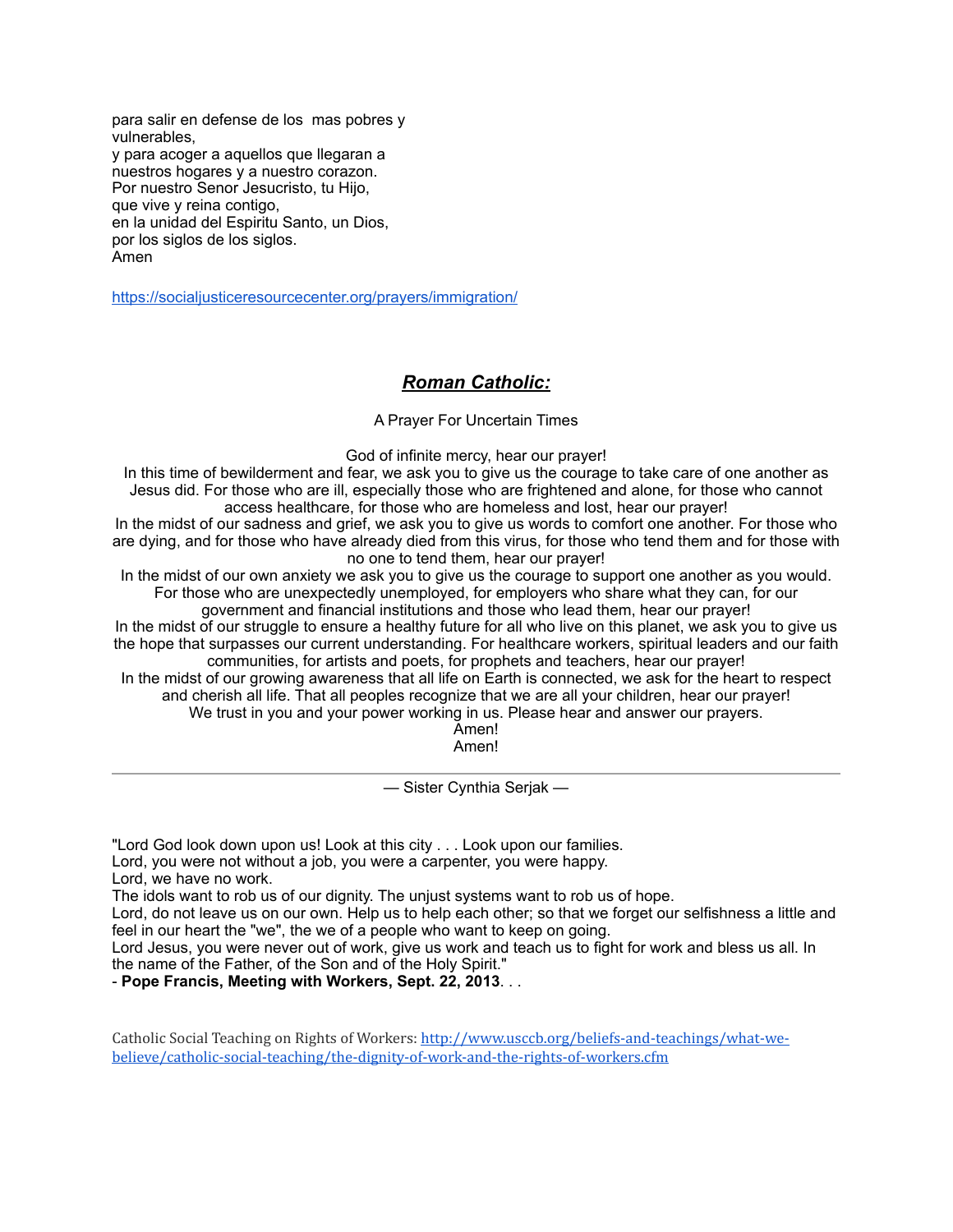# *A Catholic Framework for Economic Life*

## **A Statement of the U.S. Catholic Bishops November 1996**

As followers of Jesus Christ and participants in a powerful economy, Catholics in the United States are called to work for greater economic justice in the face of persistent poverty, growing income-gaps, and increasing discussion of economic issues in the United States and around the world. We urge Catholics to use the following ethical framework for economic life as principles for reflection, criteria for judgment and directions for action. These principles are drawn directly from Catholic teaching on economic life.

**1.** The economy exists for the person, not the person for the economy.

**2.** All economic life should be shaped by moral principles. Economic choices and institutions must be judged by how they protect or undermine the life and dignity of the human person, support the family and serve the common good.

**3.** A fundamental moral measure of any economy is how the poor and vulnerable are faring.

**4.** All people have a right to life and to secure the basic necessities of life (e.g., food, clothing, shelter, education, health care, safe environment, economic security.)

**5.** All people have the right to economic initiative, to productive work, to just wages and benefits, to decent working conditions as well as to organize and join unions or other associations.

**6.** All people, to the extent they are able, have a corresponding duty to work, a responsibility to provide the needs of their families and an obligation to contribute to the broader society.

**7.** In economic life, free markets have both clear advantages and limits; government has essential responsibilities and limitations; voluntary groups have irreplaceable roles, but cannot substitute for the proper working of the market and the just policies of the state.

**8.** Society has a moral obligation, including governmental action where necessary, to assure opportunity, meet basic human needs, and pursue justice in economic life.

**9.** Workers, owners, managers, stockholders and consumers are moral agents in economic life. By our choices, initiative, creativity and investment, we enhance or diminish economic opportunity, community life and social justice.

**10.** The global economy has moral dimensions and human consequences. Decisions on investment, trade, aid and development should protect human life and promote human rights, especially for those most in need wherever they might live on this globe.

All of economic life should recognize the fact that we all are God's children and members of one human family, called to exercise a clear priority for "the least among us."

*The sources for this framework include the Catechism of the Catholic Church, recent papal encyclicals, the pastoral letter Economic Justice for All, and other statements of the U.S. Catholic bishops.*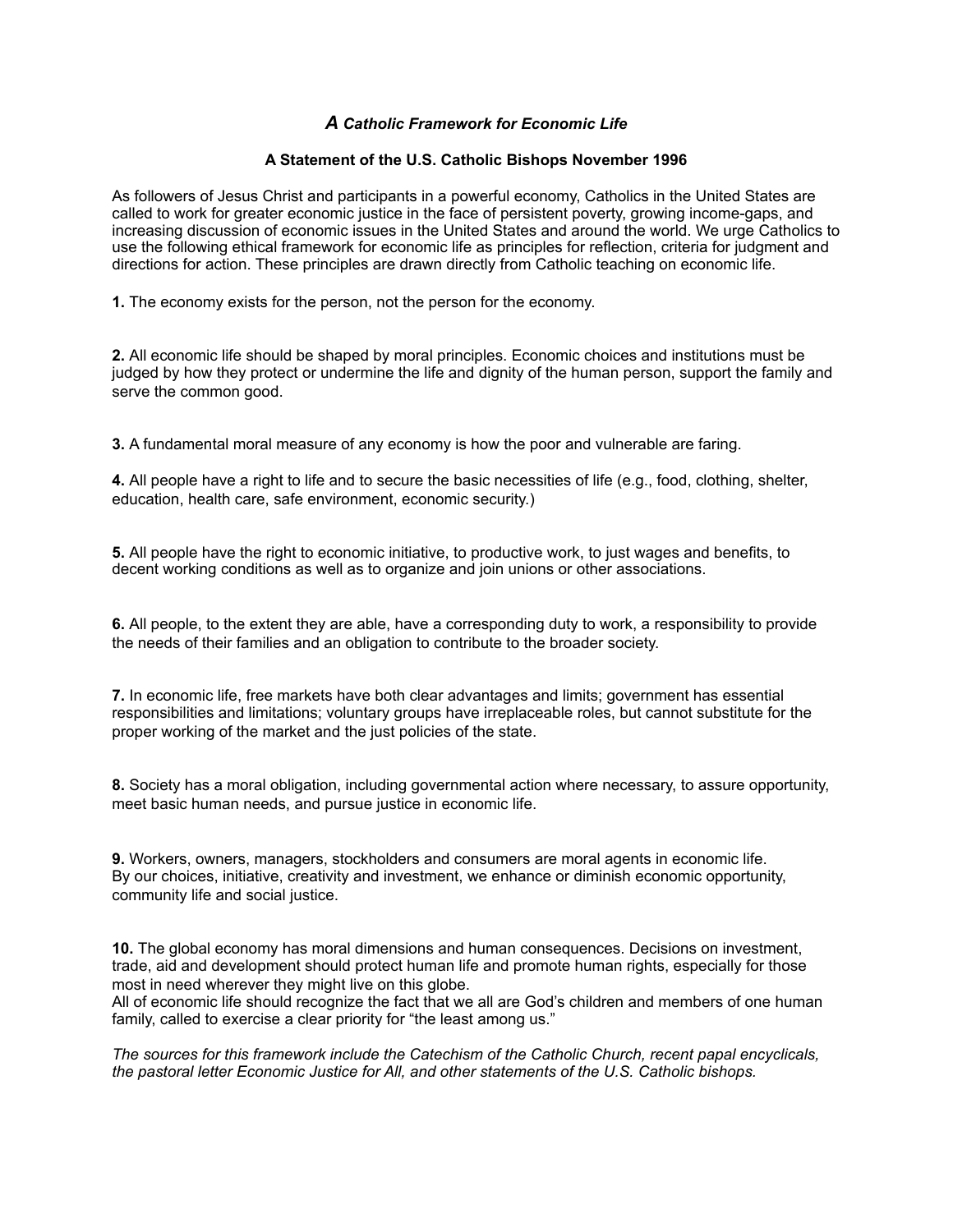## **On the Hundredth Year of the United States Bishops' Program of Social Reconstruction**

Most Reverend Frank J. Dewane

Bishop of Venice Chairman of the Committee on Domestic Justice and Human Development United States Conference of Catholic Bishops September 2, 2019

In the Gospel for this Labor Day, Jesus proclaims in the synagogue the words of Isaiah: that he, like the prophet, has been "anointed" "to bring glad tidings to the poor" (Lk. 4:18). How do we bring glad tidings to the poor today? As Pope Francis said earlier this year, "today's tendency is toward slowing down the pace of reducing extreme poverty and increasing the concentration of wealth in the hands of a few. . . . Many do not have food to eat and live adrift while a few drown in excess. This perverse current of inequity is disastrous for humanity's future."1

This year marks the 100th anniversary of the "Bishops' Program for Social Reconstruction," published by an early predecessor of the current U.S. Conference of Catholic Bishops.2 Following World War I, the bishops recommended a series of "practical and moderate" reforms because "the only safeguard of peace is social justice and a contented people." Today's economy, if measured by the stock market, has the most money and wealth it has ever had, and unemployment is around the lowest it has been in fifty years. And yet, roughly four in ten Americans cannot afford an unexpected \$400 bill, and would fall below the poverty line after three months without income . More than one in five jobs in the United States is in a low-wage occupation where the median wage pays below the poverty threshold for a family of four. Real wages have been largely stagnant for decades, and workers' share of the fruits of the economy has been declining for decades. Why does this situation persist? It is worth revisiting the "Bishops' Program," which presented three themes from Catholic social teaching that, as recent research suggests, may help explain the present.

### **1. Subsidiarity, Monopoly Power and Wage Suppression**

In 1919, the "Bishops' Program" committed an entire section to the "Abolition and Control of Monopolies." They stated unequivocally that "human beings cannot be trusted with the immense opportunities for oppression and extortion that go with the possession of monopoly power." The Church teaches that monopolies undermine the principle of subsidiarity, and the State has a right to intervene when monopolies obstruct development.3 The bishops have highlighted the problem of over-concentrated ownership in the context of farming, noting that although prices for food go down, it has led owners to "underpay farm workers, and oppose farmworker unionization."4

New research suggests that anticompetitive behavior from employers has resulted in lower wages in many labor markets, particularly for lower wage workers. To be clear, Catholic social teaching holds wages to the standard of a just wage, which is not synonymous with a merely competitive labor market.5 In theory, low unemployment should raise wages, but recent research suggests that this may be offset by the increasing concentration of employers—in other words, fewer numbers of employers are employing larger shares of the labor force, giving employers greater power to keep wages down. Making matters worse, a majority of the largest franchise chains in the United States have historically used "no poach" clauses to prevent even low-wage workers from trying to get a higher wage at another franchise. Many others are subject to "non-compete" clauses that prevent them from seeking higher wages, even when proprietary information or trade secrets are not involved. State and federal law enforcement is starting to crack down on this, and there is a now vigorous scholarly debate on the over-concentration of labor markets.

How to respond? State and federal law enforcement agencies should continue working to prevent anticompetitive behavior by employers that lowers wages. Worker centers and unions can assist by keeping track of this activity and reporting it. Government agencies and lawmakers should strongly consider measures to prevent corporate consolidation from lowering wages. Business leaders should consider the effects on workers when contemplating a merger. Lawmakers, legal advocates, unions, and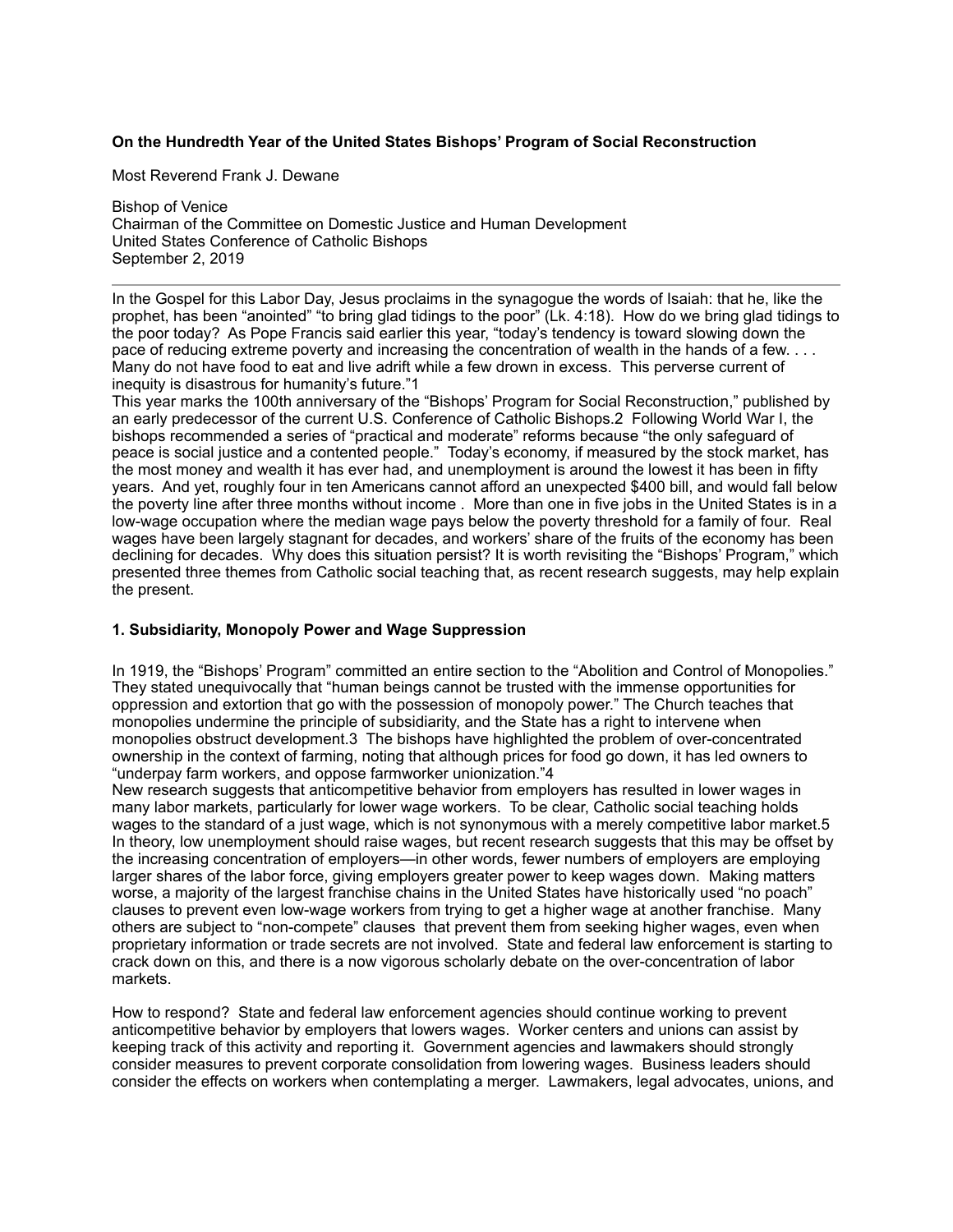worker centers may wish to explore mechanisms for workers to recover wages that were lost to anticompetitive behavior.

## **2. The Universal Destination of Goods and Employee Ownership**

The 1919 "Bishops' Program" put its section on employee ownership next to the anti-monopoly section, and for good reason. In contrast to monopoly power, employee ownership gives workers access to the fruits of private companies, and in the best instances, gives meaningful ways to participate in management. In 1986, with Economic Justice for All, the bishops reaffirmed this theme, noting that "profit sharing by the workers in a firm; enabling employees to become company stockholders; granting employees greater participation in determining the conditions of work; cooperative ownership of the firm by all who work within it . . . . can enhance productivity, increase the profitability of firms, provide greater job security and work satisfaction for employees, and reduce adversarial relations."6 The bishops wrote that their "judgment" from the 1919 "Plan of Reconstruction" "remains valid" such that "the full possibilities of increased production will not be realized so long as the majority of workers remain mere wage earners. The majority must somehow become owners, at least in part, of the instruments of production."7 Recent research has shown the great benefits of employee ownership to workers, including higher wages than otherwise comparable firms, more stable employment, more job training opportunities, opportunities to participate more in firm decision-making, better benefits, and much more wealth over the course of one's career (this holds true for low- and moderate-income workers as well). The advantages of worker ownership are especially pronounced for young people, women, and people of color. One model for employee ownership, which can function in companies of all sizes, is called an Employee Stock Ownership Plan or "ESOP." Tax incentives can make it very attractive for a business owner to sell the company to the workers. Companies with ESOPs have shown greater worker productivity and have greater ability to weather economic downturns.

Another model for worker ownership is the cooperative. Cooperative enterprises are expressly favored in the Church's teaching,8 and the Catholic Campaign for Human Development has a rich history of helping workers form new co-ops so they can own the means by which they make a living.9 In fact, what is arguably the largest and most successful worker cooperative in the world was started by a Catholic priest.10 New research and startup efforts are going towards so-called "platform cooperatives," which bring cooperative ownership to digital platforms and the gig economy.

How can Catholics encourage more worker ownership? Federal and state law-makers should continue to explore the best ways to incentivize worker ownership through tax policy and other means. Consumers can research which companies have various forms of employee ownership and can choose to support them. Business owners should consider the benefits of workers having ownership stakes in the company. Individuals and faith communities can support the Catholic Campaign for Human Development and other organizations that help workers start new companies or achieve ownership in existing ones.

# **3. Solidarity and Unions**

Unions are a way for workers, whether or not they are owners, to negotiate for just wages, benefits, and working conditions, and to look after the rights of vulnerable workers, including those with injuries and disabilities.11 Again, in 1919, years before the National Labor Relations Act, the "Bishops' Program" asserted the "right of labor to organize and to deal with employers through representatives." Here, the "Bishops' Program" was solidly in line with Pope Leo XIII and his successors.12 As Pope Francis has said, "[t]here is no good society without a good union . . ."13 The declining share of labor's access to the wealth of the country cannot be explained by any one model or concept alone. Nevertheless, that story must include the dramatic decline of worker unionization rates: now, only about 10.5% of workers belong to a union, including only 6.4% of the private sector. A complex set of policies and decisions over decades have led to the present state of things. A better arrangement will require careful and nuanced thinking in processes over time. From the Church's perspective, progress must include the expression of solidarity that unions strive to embody, as well as the respect for the priority of labor over capital, which is nothing less than the primacy of human beings over "things."14